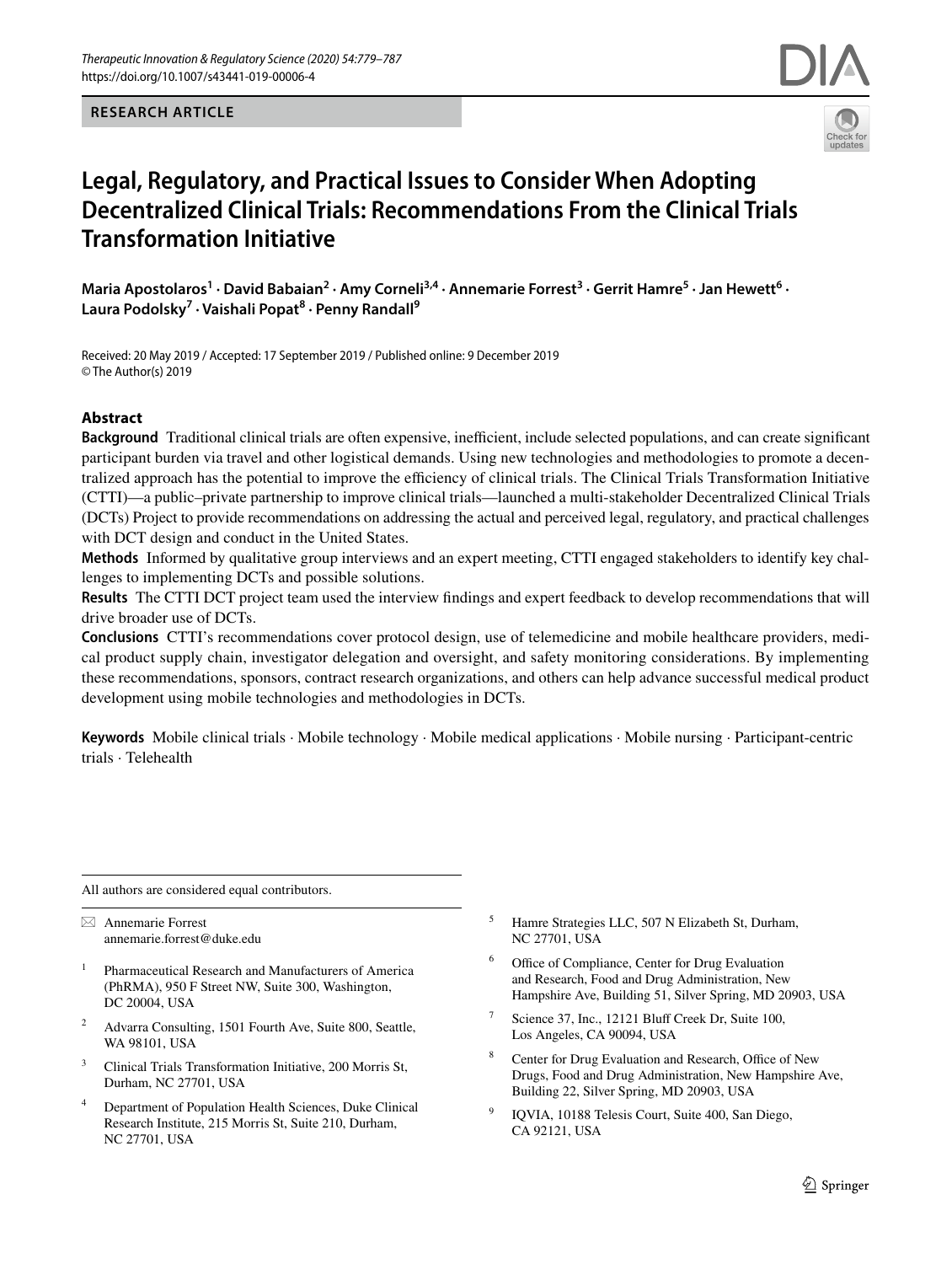# **Introduction**

Remote or decentralized clinical trials (DCTs) have gained attention as technology, infrastructure, and knowledge have developed to support their use. DCTs—defned as trials executed through telemedicine, mobile/local healthcare providers (HCPs) and/or mobile technologies—are not bound by the geographic limitations that afect traditional trials. Therefore, they can recruit participants from anywhere, potentially resulting in accelerated enrollment and more diverse participants' representative of the target population. Moreover, measurements can be more frequent or even continuous because they are not restricted by scheduled clinic visits.

A decentralized approach allows trial participants to take part in clinical research from anywhere, with research activities better integrated into their daily routine. DCT approaches may lessen participant burden (e.g., travel costs and time loss), which may enhance retention and facilitate certain research that may otherwise be unduly burdensome under traditional clinical trial constructs [\[1](#page-7-0)].

Despite the potential benefts of DCTs, adoption has been slow and variable. Some barriers may be immature digital infrastructure, limited experience with the approach, and the perception of regulatory barriers with implementing and using data from DCTs.

Importantly, almost all states now have telemedicine laws that allow for mobile medicine, which sponsors, CROs, and other stakeholders can use to inform DCTs [[2,](#page-7-1) [3\]](#page-7-2). However, effort is needed to drive acceptance and implementation of DCTs.

The Clinical Trials Transformation Initiative (CTTI; [www.](http://www.ctti-clinicaltrials.org) [ctti-clinicaltrials.org](http://www.ctti-clinicaltrials.org)), a public–private partnership co-founded by Duke University and the United States (US) Food and Drug Administration (FDA), whose mission is to develop and drive adoption of practices that will increase the quality and efficiency of clinical trials, recognized an opportunity to encourage broader use of DCTs. CTTI launched the Decentralized Clinical Trials project, guided by the following objectives: (1) identify perceived and actual legal, regulatory, and practical barriers to conducting DCTs and (2) identify opportunities to clarify and inform policies that afect the implementation of DCTs. This project is one of the several projects [[4](#page-7-3)] developed by CTTI to address challenges with planning and conducting clinical trials using mobile technologies.

# **Materials and Methods**

## **Industry Interviews**

Between October 25, 2016, and January 20, 2017, CTTI conducted semi-structured group interviews with trial

sponsors to identify important legal and regulatory challenges they faced at that time in conducting DCTs, and their potential solutions. CTTI chose to conduct group interviews with multiple individuals from the same company to enable a multi-faceted discussion during a single interview. A total of 31 purposefully selected [[5](#page-7-4)] representatives from seven diferent pharmaceutical or biotechnology companies that were currently implementing or planning DCTs participated in nine group interviews (2–7 representatives per group). The Duke University Health System Institutional Review Board (IRB) designated the interviews "exempt" from full board review.

For those companies that had experience in the use of some remote clinical research components, representatives described barriers faced and lessons learned. For those companies that had less experience with remote components, representatives described the types of considerations their companies have discussed in preparation for conducting such research in the future and barriers faced. All interviews were audio recorded and transcribed verbatim. For some topics, a simple summary was produced describing representatives' experiences. For other topics, data were analyzed using applied thematic analysis [\[6\]](#page-8-0). Challenges and suggested solutions that emerged from the interviews are described in Table [1.](#page-2-0) Most of the challenges identifed by representatives currently are still factors in the planning and conduct of DCTs; a few, however, no longer represent considerable challenges (see sections on *Engage and Partner* and on *Telemedicine State Licensing*).

## **Expert Meeting**

CTTI convened an expert meeting in July 2017 to discuss the interview fndings and experience of those practiced in conducting DCTs. The 50 participants represented a variety of stakeholders. Meeting participants possessed knowledge of or experience with the perceived and actual legal and regulatory challenges associated with designing or conducting DCTs. Key themes from the discussion included those in Table [1.](#page-2-0) Meeting participants discussed evidence-based solutions to inform the development of project recommendations and resources to address legal and regulatory challenges currently associated with DCTs [\[7](#page-8-1)].

# **Results**

## **Recommendations**

Based on key topics and themes that emerged from the qualitative interviews and multi-stakeholder expert meeting [\[8](#page-8-2)], the CTTI developed consensus recommendations [\[9](#page-8-3)] around 6 DCT topics (Table [2](#page-3-0)):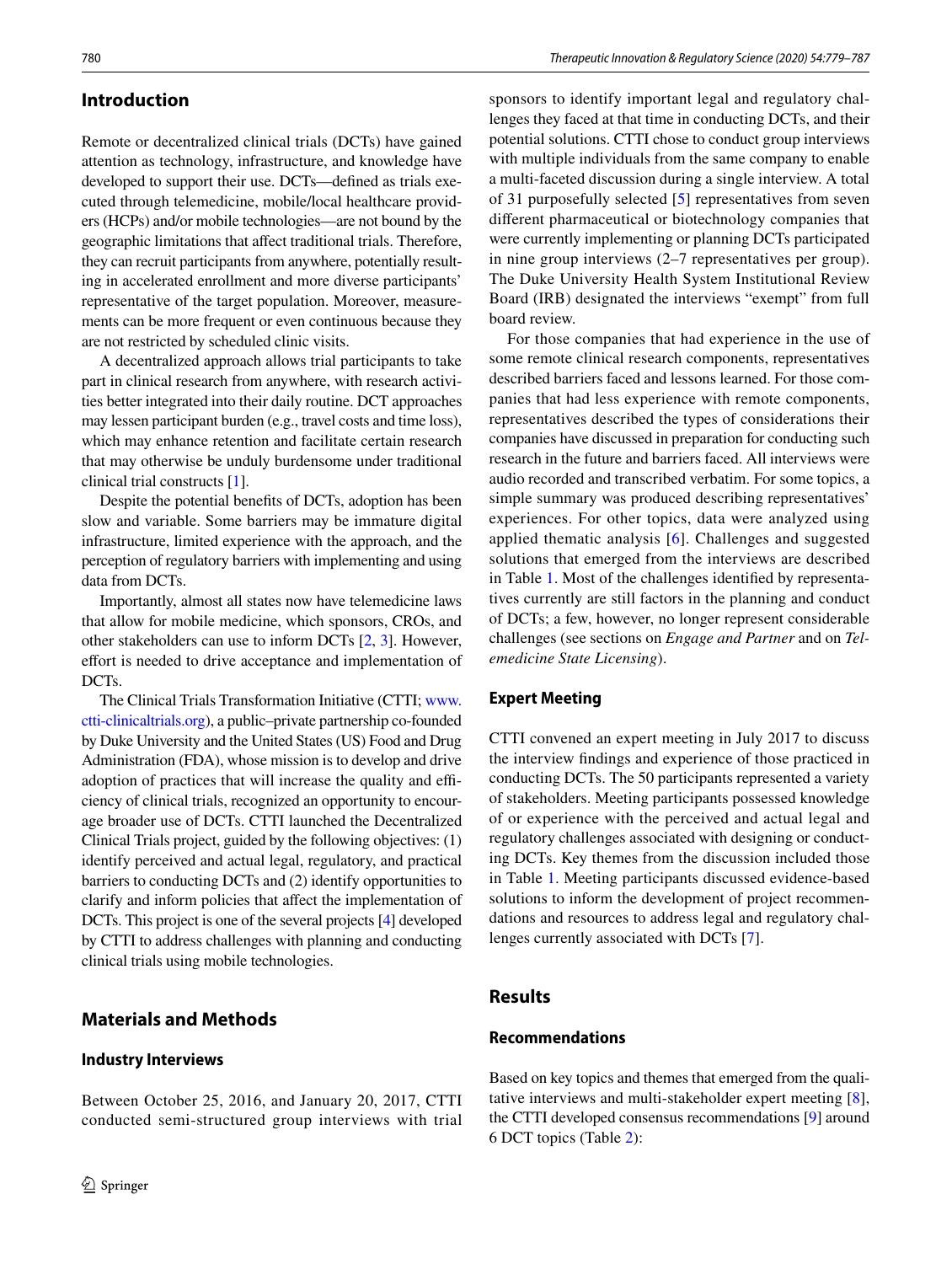#### <span id="page-2-0"></span>**Table 1.** Challenges and Suggested Solutions from the Interviews and Considerations from the Expert Meeting.

#### Interviews: Main Perceived Challenges

- Ensuring that protocol-defned activities are carried out in a consistent manner throughout the study when relying on mobile HCPs, given the potential for varying medical qualifcations of these providers and/or inconsistencies in their knowledge of the protocol
- Remotely replicating the interactive part of the informed consent process, allowing investigators to gauge participant understanding and ensure that participants are adequately informed
- Verifying trial participants' identities and ensuring their privacy and confdentiality when research is completely remote
- Identifying how to monitor safety within the context of remote clinical research
- Planning for and implementing clinical research with telemedicine components may be difficult and time consuming due to inconsistent state telemedicine laws
- Some states require a "supervising" physician be licensed to practice medicine in their state
- Some states do not allow direct shipment of IMP to trial participants
- Within states that allow the direct shipping of IMP to trial participants, IMP receipt and accountability is difficult because study sites are not involved in tracking the details of when an IMP is received by a study participant

Interviews: Main Suggested Solutions

- Starting trial planning early:
- Engaging partners, collaborators, and stakeholders (including legal and regulatory) at the earliest stage of the clinical research trial planning and design
- Reviewing and understanding individual state laws governing clinical trials, medical practice, distribution of IMP, and telemedicine
- Developing systems for tracking receipt and drug accountability in remote trials
- Enhancing current systems to include training and assessments for mobile HCPs
- Adjusting current systems to include remote safety monitoring and privacy and confdentiality procedures
- Using a problem-based design approach. For example, start with the design and build from that, rather than trying to add devices into an already established protocol
- Using a participant-centered approach. For example, obtain participant feedback throughout trial design and implementation
- Delineating the delegation of investigator responsibilities in the context of remote clinical research
- Identifying physicians with medical licenses in multiple states
- Clarifying federal regulations and standardizing state laws:
- Clarifying guidance on the distribution, shipping, disposition, etc. of IMP within the context of remote clinical research
- Allowing for more reciprocity between states
- Staying focused and keeping the plan simple.

Considerations from the Expert Meeting

- Engage trial participants and regulatory agencies early in the trial design and development phase
- Develop consensus on defnitions for terms that are central to DCT design and conduct, e.g., what defnes an "investigational site" in a DCT?
- Glean inspiration and lessons learned from current and previous successful DCTs for implementing new DCTs
- Consider ft-for-purpose study designs or starting with a DCT in which the safety profle of the IMP is well known
- Highly varied state laws and regulations need to be thoroughly understood and recorded in an accessible location, e.g., a public database
- Tasks or activities provided by third-party vendors may be leveraged when thoughtfully integrated in DCT design
- Trials with a mobile component should be held to the same standards as traditional trials
- Guidance from regulatory bodies is needed to defne investigator responsibilities regarding participant care oversight and potential delegation of activities

*DCT* decentralized clinical trial, *HCP* healthcare provider, *IMP* investigational medical products.

- 1. DCT approaches and trial design
- 2. Telemedicine state licensing issues
- 3. Drug supply chain
- 4. Mobile HCPs
- 5. Investigator delegation and oversight
- 6. Safety monitoring.

## **DCT Approaches and Protocol Design**

## **Partially Decentralized/Hybrid Approaches**

The design and implementation of DCTs need not be an "all-or-nothing" approach. A fully decentralized approach may not include a central physical trial site, but include trial visits conducted via telemedicine or by mobile or local HCPs and the use of mobile technologies to record data. Partially decentralized or hybrid approaches combine some of the above-mentioned features with more traditional approaches. These hybrid approaches may include the following:

- a designated trial site at which specific trial-related activities occur (e.g., chest X-rays) while allowing other procedures (e.g., blood draws, treatment administration) to be completed elsewhere,
- data collection both within and outside of the clinical setting using mobile technologies, and/or
- trial participants and investigative site personnel interacting both at a clinical site and via video or teleconferencing.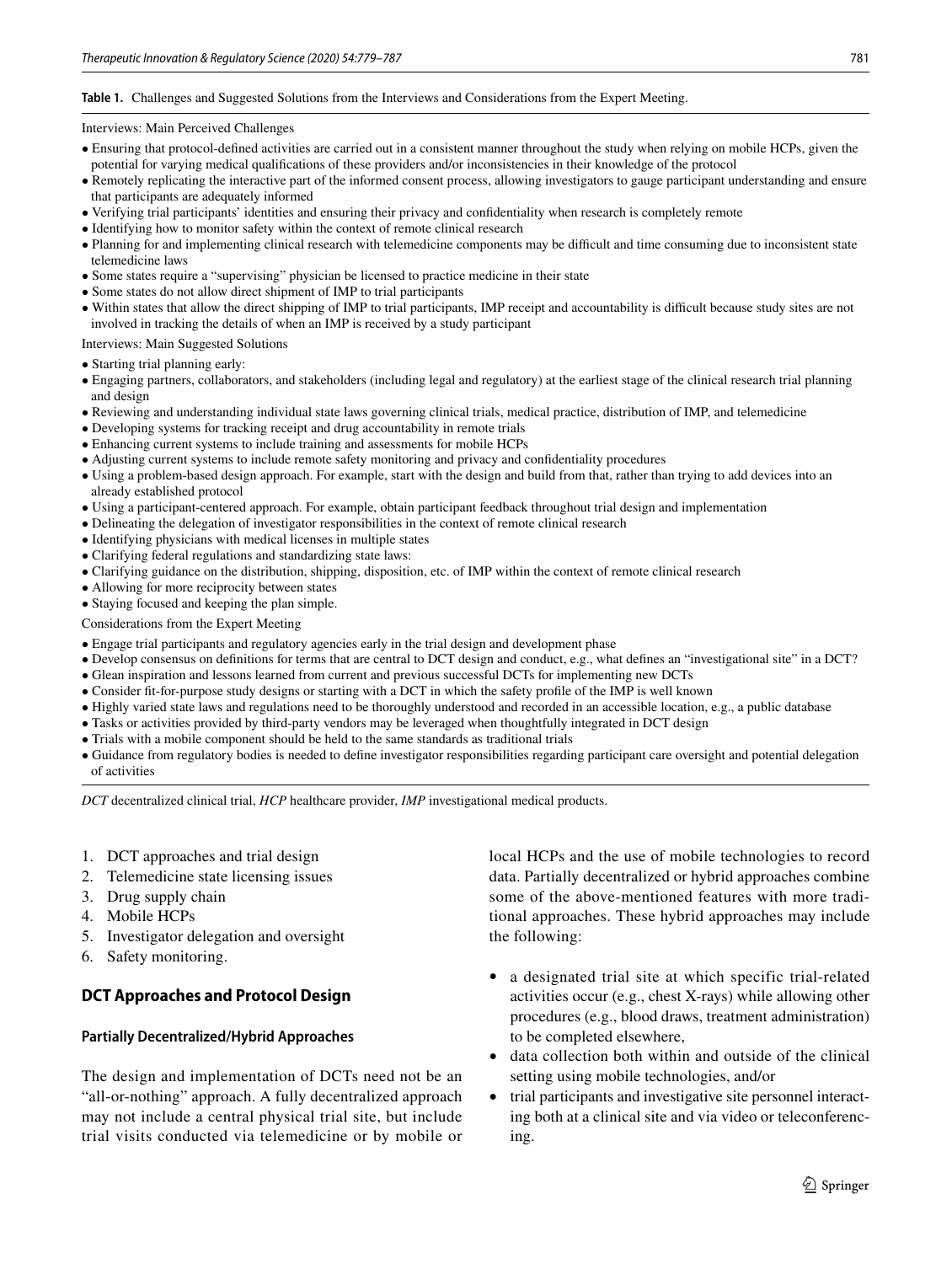| Approaches and Protocol Design                    | The design and implementation of DCTs does not have to be an all-or-nothing approach. Use a partially<br>decentralized (hybrid) approach if applicable<br>Engage all stakeholders early and often<br>Implement fit-for-purpose designs (see also Table 3)<br>Proactively address and map data flow and communications<br>Partner with those experienced with telemedicine                                                                                                                   |
|---------------------------------------------------|---------------------------------------------------------------------------------------------------------------------------------------------------------------------------------------------------------------------------------------------------------------------------------------------------------------------------------------------------------------------------------------------------------------------------------------------------------------------------------------------|
| Telemedicine State Licensing                      | Maintain an investigator in each state in which the DCT is conducted<br>Utilize investigators licensed in multiple states<br>Contract with qualified mobile HCP research services<br>Consult appropriate experts regarding telemedicine laws<br>Seek reliable legal expertise and/or partnerships                                                                                                                                                                                           |
| Direct-to-Trial Participant IMP<br>Accountability | Consult and ensure compliance with relevant federal and state statutes and regulations<br>Clearly describe IMP procedures in the protocol<br>Outline accountable parties at each step of the supply chain in the Investigational Plan<br>Engage vendors/pharmacies with direct-to-trial participant experience                                                                                                                                                                              |
| Mobile Healthcare Providers                       | Consider as a substitute for visits to investigative sites<br>Delegate responsibilities consistent with state laws and the protocol, and only to qualified personnel<br>Consider consulting/partnering with a mobile HCP vendor                                                                                                                                                                                                                                                             |
| Investigator Delegation and Oversight             | Hold to the same standards as traditional trials<br>Define "routine care"/"practice of medicine" as opposed to "clinical trial-related activities" clearly in the<br>protocol<br>Evaluate local and/or mobile HCP's role in clinical trial and in relationship to FDA regulations<br>Delegate authority and responsibilities in the same way as for traditional trials<br>Consult FDA regulations and guidance when determining whether or not and how to list HCPs on the<br>Form FDA 1572 |
| <b>Safety Monitoring</b>                          | Hold to the same standard as traditional trials<br>Clearly articulate remote safety monitoring procedures and train investigative staff<br>Establish record-keeping protocol to ensure compliance<br>Develop protocol-specific safety monitoring and communication escalation plans                                                                                                                                                                                                         |

<span id="page-3-0"></span>**Table 2.** CTTI Recommendations and Considerations for Decentralized Clinical Trials.

*DCT* decentralized clinical trial, *FDA* Food and Drug Administration, *HCP* healthcare provider.

Such hybrid approaches can increase trial fexibility.

A DCT will also require some ft-for-purpose protocol design and conduct considerations (Table [3\)](#page-3-1). Consider incorporating DCT features within a traditional trial by introducing remote methodologies with an amendment to an existing protocol where infrastructure is already established, and the safety is well characterized. This will allow investigators/sponsors to gain logistics experience, evaluate user compliance, and compare quality of data to data from traditional methodologies. Sponsors and trial designers can consult use case examples [[10–](#page-8-4)[13](#page-8-5)] and recommendations for best practices for selecting the appropriate technology [[14\]](#page-8-6) for a trial. Importantly, patients and sites should be actively engaged in planning for the scientifc and operational design and conduct of decentralized trials from the earliest stages of planning a clinical trial using mobile technologies. Additional details are available in CTTI's recommendations on Optimizing Mobile Clinical Trials by Engaging Patients and Sites ([www.ctti-clinicaltrials.org\)](http://www.ctti-clinicaltrials.org).

#### **Data Reliability, Integrity, and Traceability**

Data reliability and integrity can be a concern in DCTs, which is why it is especially important to proactively address and map data fow, user access controls, data reconciliation, and storage [\[15\]](#page-8-7). Sponsors, CROs, and other parties (e.g.,

<span id="page-3-1"></span>**Table 3.** Considerations for Designing a Decentralized Clinical Trial.

2. Implement additional trial safeguards, processes, training, and/or procedures to ensure that the protocol is conducted in a compliant manner

3. Assign accountability for the management of source documents at decentralized sites

6. Consider regional diferences in telecommunication availability

*HCP* healthcare provider.

<sup>1.</sup> Determine which activities must occur at the investigative site, which can be performed by a local or mobile HCP, and which are amenable to mobile technology solutions

<sup>4.</sup> Designate where and how local source documents and electronic information will be stored

<sup>5.</sup> Plan for needed technological support including training and troubleshooting for all parties and ensuring data integrity with device use and use of electronic systems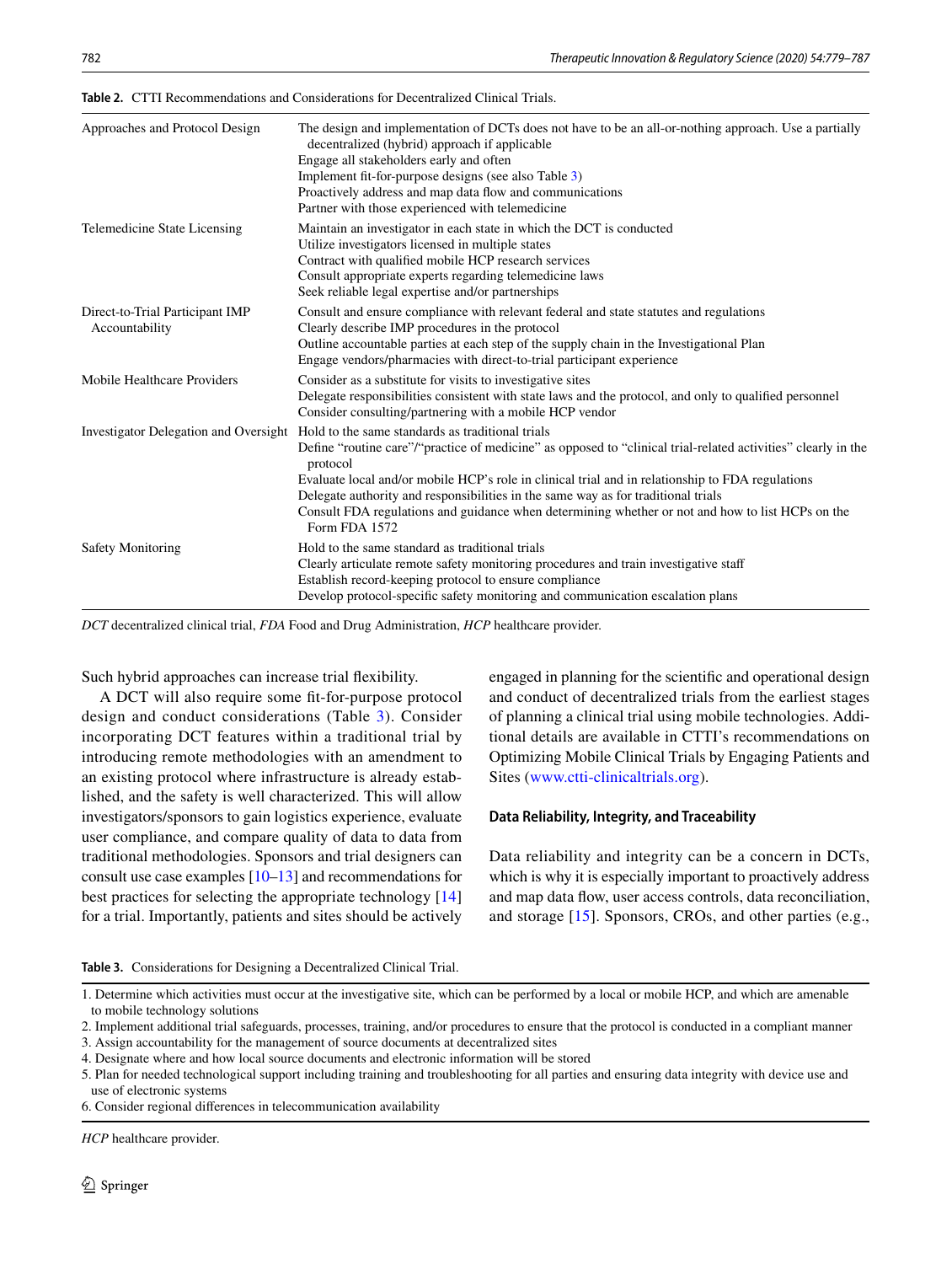information technology vendors) handling data should control and manage data fow (e.g., data use agreements, service level agreements), as data in DCTs may be transferred to and stored among several diferent parties, locations, and systems. It may be prudent to start with the trial source data and then map data fow, reconciliation, and storage based on how data reliability and integrity are assured, including data control and security (see CTTI's Mobile Technologies recommendations  $[14]$  $[14]$ ). This information will also be of interest to IRBs and should, if practicable, be communicated in general terms within the informed consent. DCT operators must also maintain compliance with data privacy and security regulations (e.g., Health Insurance Portability and Accountability Act [HIPAA]). As these are continuously evolving, particularly at the state level, those operating DCTs must ensure they maintain up-to-date knowledge.

#### **Engage and Partner**

When considering the implementation of decentralized components to optimize clinical trial design, it is important to engage with all stakeholders early in the protocol design process, including meeting with regulatory bodies [[16](#page-8-8)[–21](#page-8-9)], understanding prospective participant perspectives [[22\]](#page-8-10), and engaging with experienced vendors. Partnering with investigational sites that are familiar with telemedicine can help optimize implementation. Additionally, as telemedicine is well-utilized in several therapeutic areas (e.g., dermatology, psychiatry, stroke management) [\[23](#page-8-11)[–32\]](#page-8-12), insight may be gleaned from the standards and practices developed in those felds. It may also be valuable to engage telemedicine providers in protocol development.

#### **Telemedicine State Licensing**

DCTs operating across multiple US states necessitate management of state-by-state licensure requirements for participating practitioners. HCPs, including investigators and their delegates, must be licensed in the state in which they provide trial-related medical intervention to participants. An investigator cannot deliver investigational medical products (IMP) or prescribe treatment to a trial participant in a state in which the investigator is not licensed. To manage stateby-state medical licensure requirements, DCTs that operate across multiple states can maintain an investigator in each state where services are anticipated, utilize investigators licensed in multiple states, use the pathway provided by the Interstate Medical Licensure Compact to expedite licensure for investigators in multiple states [[23\]](#page-8-11), and/or contract with companies providing licensed mobile HCP research services in states where the trial will be conducted. With these considerations, investigators must, in fully meeting their trial-related responsibilities, also maintain compliance with applicable laws, regulations, and local standards of practice.

Sponsors planning to incorporate telemedicine in clinical research should be informed of the landscape of applicable laws. In recent years, telemedicine laws have become increasingly uniform across the states: most states permit the use of telemedicine provided that, in doing so, the HCP can meet the standard of care. Nonetheless, important differences remain across states with respect to telemedicine and by extension, DCTs. The selection of states in which to conduct a DCT is a critical strategic decision that will in part be infuenced by legal considerations as well as the ability to reach the specifc participant population of interest. A primary diference across states is whether the state requires that the provider–participant (or investigator–participant) relationship be initiated in person before shifting to telemedicine, versus allowing that relationship to be initiated through a telemedicine visit. This distinction has implications for DCT design. Sponsors are encouraged to review the laws of each state in which they intend to operate the trial to ensure compliance with applicable laws. Sponsors should consider using online resources of policy organizations that specialize in telemedicine laws [\[3](#page-7-2), [33](#page-8-13)]. Reliable legal expertise is also recommended to track changes in these laws. This expertise may be obtained from external legal consultants and/or companies that track and report state-by-state changes in laws and regulations.

#### **Investigational Medical Product Accountability**

For DCTs involving IMP delivery directly to trial participants, additional challenges regarding IMP accountability may need to be addressed. IMP accountability and dispensing laws and regulations vary depending on state statutes, and regulations difer according to the product's registration status with the FDA (investigational or approved) or legal status in a particular state. CTTI recommends reviewing state law requirements for direct-to-trial participant shipping, developing processes to ensure compliance with existing regulations, and engaging with appropriate regulatory bodies early in trial planning and design (e.g., requesting Type B meetings for pre-investigational new drug applications (pre-IND) with the FDA).

The feasibility of IMP delivery directly to the trial participants may also depend on practical considerations, including the product's nature and stability (e.g., a stable, ready-to-use compound versus one requiring fresh constitution) as well as protocol design. Furthermore, some IMPs are not amenable to direct-to-participant shipment because of route of administration (e.g., IV) or significant or unknown safety profile.

Pathway planning and documentation are critical. Procedures for direct-to-trial participant IMP shipment should be described in the protocol so that the process is clear to the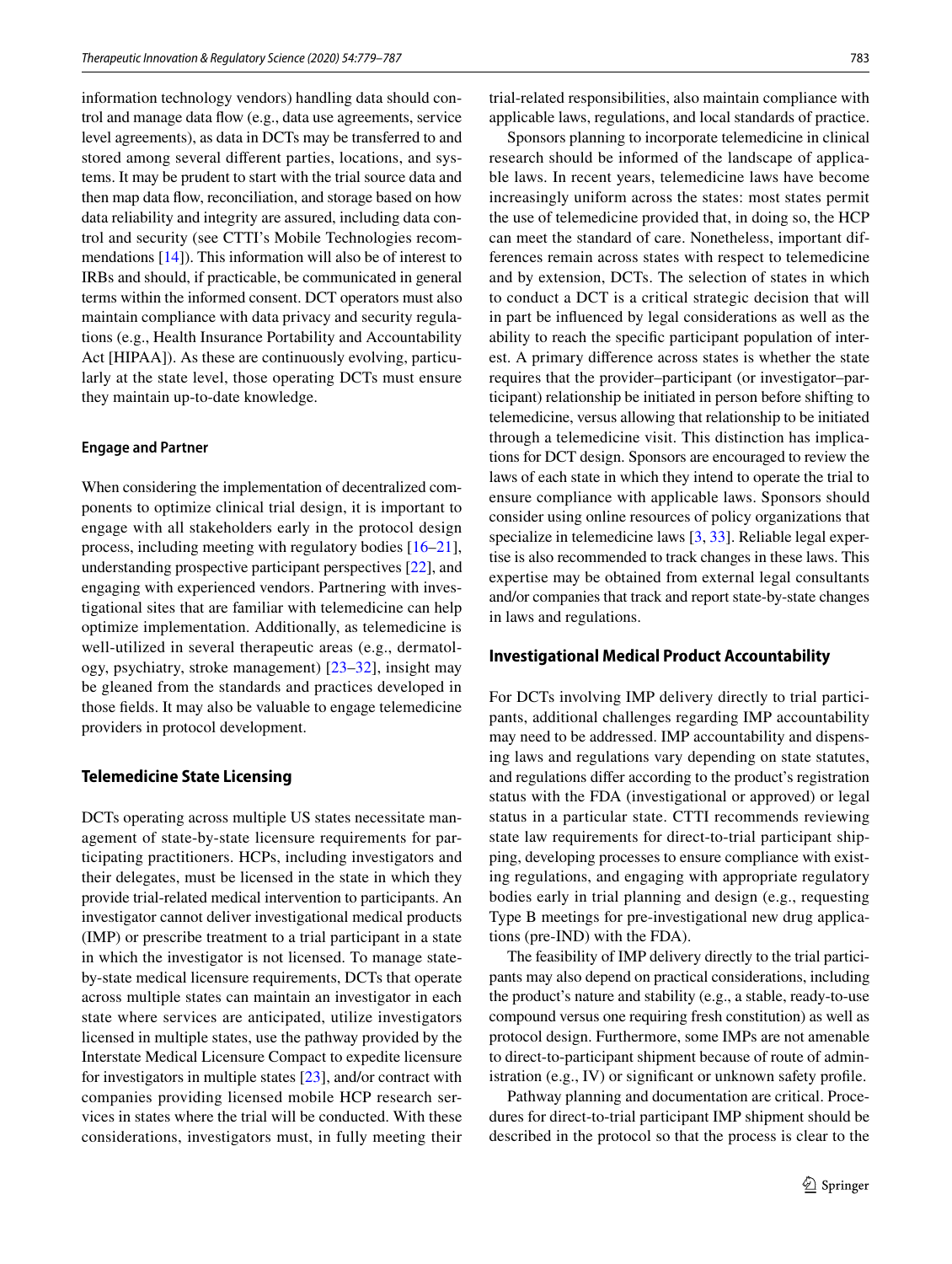investigator, IRB, and applicable regulatory agencies. Similar to traditional trials, formal standard operating procedures (SOPs) tied to the clinical trial protocol should also be utilized to outline accountable parties at each step of the supply chain, from the administration order through distribution to the participant and recovery of the IMP or container. Different SOPs may be necessary for diferent DCT scenarios; however, the SOPs should always comply with applicable federal and state regulations.

Organizations may choose to engage a management vendor with experience in direct-to-trial participant shipment. This vendor should have pharmacy licenses in all US states where their services will be utilized. When this is not feasible, sponsors/CROs should engage a central pharmacy through which shipments can be made directly to trial participants.

Whether IMP distribution is handled "in house" or by a third party, sponsors should consider how those responsible will interact with the participant. Relevant considerations include how to handle the IMP once received by the participant (e.g., ensuring that the IMP is intact and stored appropriately), what participants should do with unused IMP, and who participants can contact if there are problems or questions with the IMP (e.g., the package is damaged in transit). Patient-centered interactions are important because they may impact the quality, reliability, or integrity of the data. For example, if the investigator–participant telemedicine interactions are convenient, comfortable, and otherwise positive for the participant, but the participant's experience with the IMP is burdensome and difficult, the DCT may fall short of its potential to improve retention, compliance, and the overall participant experience.

## **Mobile Healthcare Providers**

Visits from mobile HCPs may be an appropriate substitute for selected clinical trial visits to investigative sites and may promote participants' compliance and retention by providing convenience and comfort in the home, office, or in certain circumstances while traveling out of town. As with traditional trials, the investigator is responsible for ensuring that trial procedures are conducted consistently according to the investigational plan. Activities that mobile HCPs may be able to perform include clinical assessments, blood draws, IMP or treatment administration, participant education, and in-home compliance checks. Tasks should be delegated to qualifed personnel required by the protocol, as informed by scope of practice parameters defned by applicable state law. Mobile HCPs should be trained on good clinical practice, trial-specifc requirements, human participant protections, data protection, and clinical trial billing. Trial operators utilizing mobile HCPs should develop SOPs focused on applicable activities, such as specimen storage and shipping by such providers, as well as basic policies around travel and accommodations. To use mobile HCPs efectively, sponsors and trial operators should consider consulting or partnering with a mobile HCP vendor with experience in clinical trials. Mobile HCPs may offer a way for prospective trial participants to participate in trials regardless of trial duration; frequency of visits; disease state; distance to travel to the investigative site; school, work, or family obligations; or vacation/travel plans.

It should be noted that concerns regarding oversight and liability can complicate the use of mobile HCPs. For simplicity, sponsors should consider engaging PIs that have existing capability within their practice to integrate mobile care into the trial (whether locally or, less likely, over a broad geographic area), without need to involve a third-party vendor. Otherwise, sites may be hesitant to act as the IRB of record for a sponsor-engaged vendor over which it has little actual authority, even if the sponsor offers contractual indemnifcation related to that activity, and instead try to disclaim potential liability caused by decentralization. The vendor should prospectively identify who will provide the service (e.g., who will act as a research team member) to mitigate concerns. The site's clinical investigator may have other concerns about meeting requirements for ensuring adequately qualifed staf, providing training on the protocol, and assuring the integrity of study data. Where a local IRB declines to assume oversight responsibility for such study activity, the sponsor may need to engage a central/independent IRB to review the home health portion of a protocol to be performed by mobile HCPs, and likewise, where the local PI declines to assume oversight responsibility for such study activity, a PI afliated with the mobile HCP may need to be designated.

## **Investigator Delegation and Oversight**

DCTs using telemedicine or mobile HCPs should not be held to a diferent standard than in traditional trials with regard to investigator delegation and oversight. As with traditional trials, standard considerations exist prior to determining delegation, including the IMP development phase, clinical complexity and vulnerability of the study population, safety profle of the IMP, and trial endpoints. Additionally, consideration should be given to the capabilities of those to whom authority and responsibility is delegated to implement DCT methodologies reliably and efectively.

For DCTs, additional considerations may be required to ensure that adequate resources are available for investigative sites potentially enrolling increased participant populations. To protect participants' rights, safety, and welfare, IRBs will be particularly interested in probing whether the investigative sites have the capacity in human and technological capital to implement the trial as designed, address adverse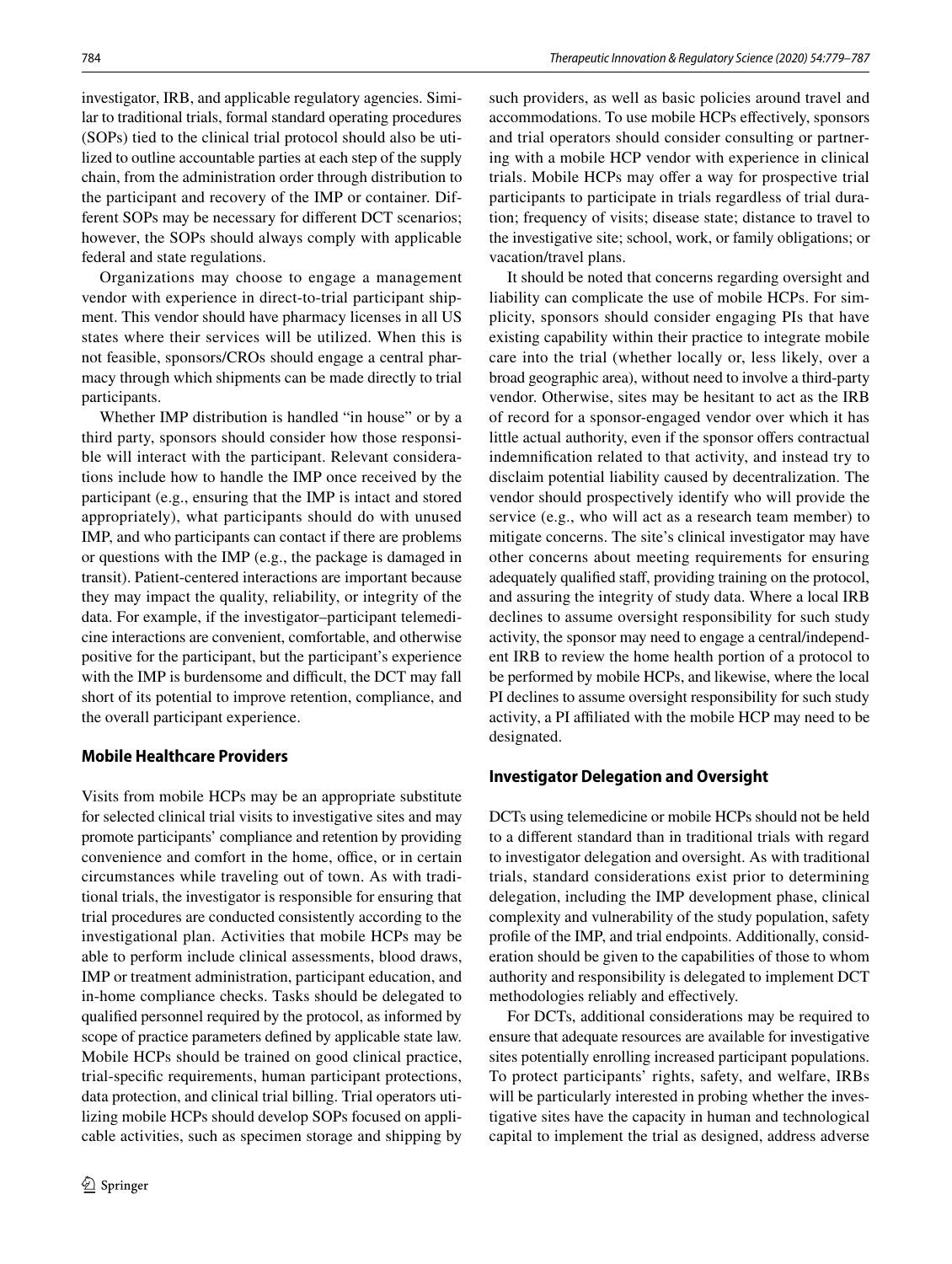events, and ensure the conduct appropriately minimizes risks to participants.

Moreover, the trial participant may be geographically distant from the investigator and/or the rest of the research team. Certain trial activities may occur remotely or may be performed by the trial participant's individual HCP, local clinical staf, a sub-investigator, remote research staf, or a mobile HCP. Due to potential ambiguities in language between "routine care" and "practice of medicine" as opposed to "clinical trial-related activities," the separation of routine care/practice of medicine and clinical trial activities should be well defned in the protocol to clarify the trial team's roles and responsibilities, and should be in accordance with applicable FDA regulations (i.e., 21 CFR 11, 50, 54, 56, 312, and 812) and guidances [[34–](#page-8-14)[46\]](#page-8-15).

In assessing the level of involvement of local providers, a key determination for clinical trials will be whether to identify HCPs on Form FDA 1572—whether HCPs assist the investigator by making direct and signifcant contribution to the data [[34\]](#page-8-14). Relevant considerations for determining who and which facilities should be included on the Form FDA 1572 ("Statement of the Investigator") [\[34\]](#page-8-14) and delegation log include the investigator's plan to supervise trial conduct, the credentials and licensure of the local HCP/sub-investigator/other trial staf, and the protocol's language about trial-related procedures that can be performed by a local HCP and/or other trial personnel. In addition to Form 1572, the delegation log should include individual HCPs when they will provide specifc services as part of the clinical trial.

#### **Safety Monitoring**

Remote safety monitoring procedures should be well documented and investigative staff should be trained on processes that are unique to DCTs. For example, training may include ensuring that the trial participant at a remote location knows how to obtain information to address possible adverse events (e.g., a list of approved local healthcare facilities and/or clinicians for emergent issues related to the trial). Protocol-specifc safety monitoring and communication escalation plans should be developed for trial participants, trial personnel, third-party vendors, and investigators. A potential safety issue's efect on the use of mobile/remote technologies by the participant to report an adverse event (e.g., blurred vision may make it difficult to use a tablet, phone app, or computer) may be an important consideration. Sites should be properly resourced to review data in a timely manner and have contacts/infrastructure in place to react over distance (with or without a local investigator) accordingly, as necessary.

DCTs that rely on individual participants as a partner in the research and safety reporting will require efective participant training and education. Designing and incorporating simple safety reporting mechanisms using mobile technologies should be considered and potentially require more active participant engagement and understanding of, as well as comfort with, these technologies. Explicit protocol inclusion/exclusion criteria may help to ensure participants have the requisite technological skill and means to be successful in these trials, while balancing justice and equity considerations for participant selection. Here, again, tailored engagement of a suitable target population may increase participant comfort and convenience, improving satisfaction with and reinforcing the ultimate benefts of DCTs.

## **Discussion**

As the costs of medical product development continue to increase, the industry must adopt new and more efficient approaches, such as DCTs. DCTs may be associated with additional expenses initially, yet once established, they hold promise to be more cost- and time-efficient and to provide quality data. Embracing decentralized methodologies while engaging in early and ongoing dialogue with the FDA on conduct and design will guide initial DCTs toward success, which in turn will provide experiential evidence to drive future guidance on DCTs for the industry.

#### **Suitability**

Not all clinical trials are suitable for decentralization. Where infrastructure is already established for an ongoing trial, amending the protocol to introduce remote or decentralized methodologies may be ideal incremental step. Still, several factors afect the evaluation of whether a proposed trial is suitable for a DCT or hybrid DCT approach. A critical consideration is an understanding of the safety profle of the IMP. A DCT strategy would probably not be suitable for a new molecular entity where the safety profle is unknown, but could be appropriate for trials involving an IMP with a well-known safety profle, perhaps being studied for a new indication. Considerations should be given regarding whether there is sufficient information about the IMP available to warrant continued developmental work outside of the brick and mortar trial setting, and whether the participant population is appropriate for a DCT. The latter should be a determination made by evaluating several factors, including the setting where the population traditionally receives care and whether the population is stable enough for participation in a trial with remote components.

Mobile technology offers new ways to capture objective measurements as clinical trial participants go about their daily lives by utilizing novel endpoints. These novel endpoints have the potential to provide high-quality data pertaining to outcomes that are meaningful to patients and enable decentralization of trials. There is, however, a need to consider how novel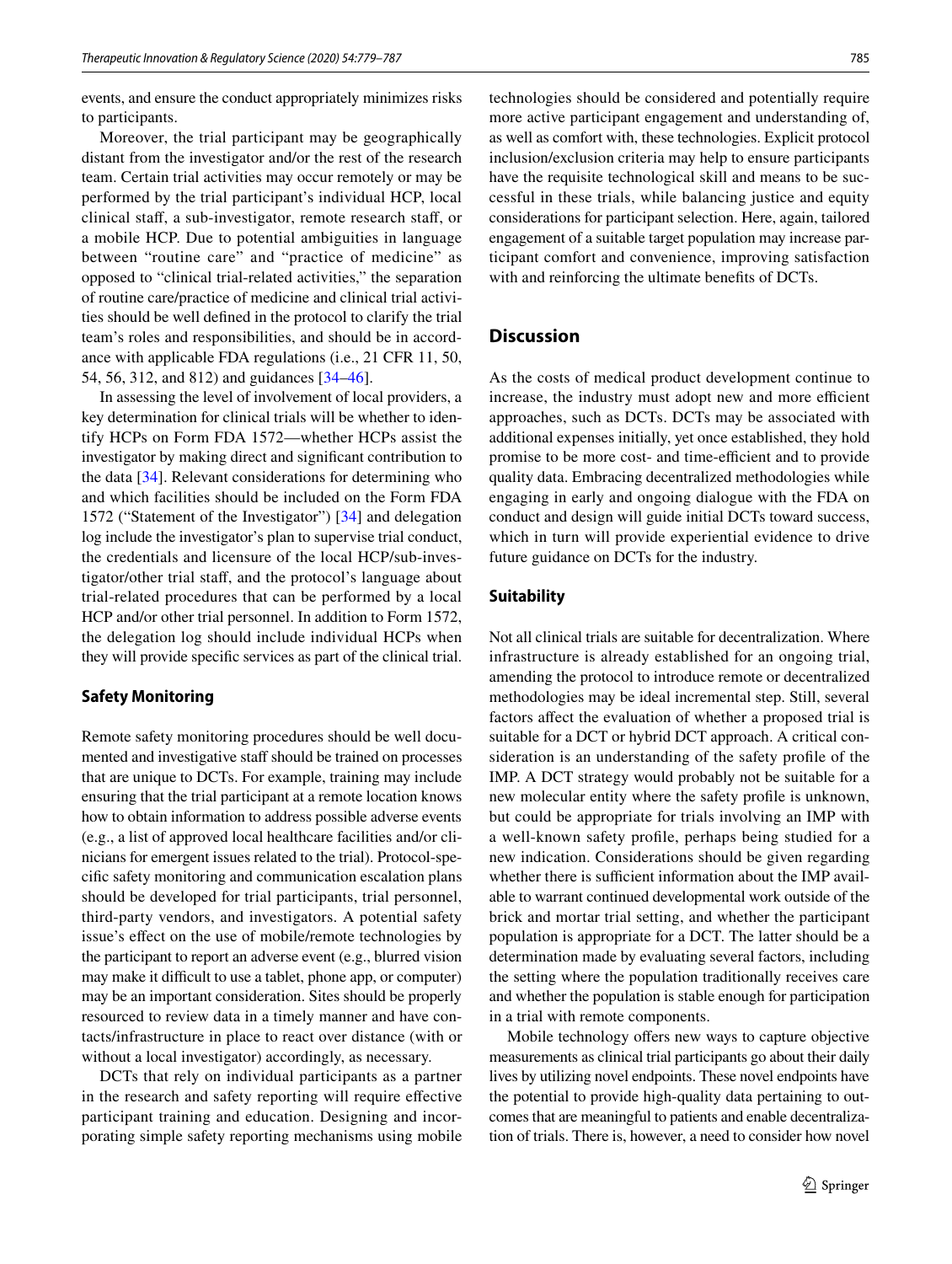study endpoints will be measured and whether additional validation efforts are required to ensure that the decentralized and traditional measurements are comparable. Depending upon suitability, the use of mobile technologies in ft-for-purpose protocol designs can capture the same clinical endpoints using diferent technology or potentially augment or replace traditional validated assessments. For example, a wearable with an electrocardiogram might be appropriate for selected DCTs to monitor heart rate and rhythm. Continuous monitoring may result in far more data being transmitted than the snapshot of data collected during research visits in traditional trials. Such devices must be validated in order to ensure they reliably provide the necessary safety data, accounting not only for the means of data collection but also for the analysis of the data collected [\[32](#page-8-12)].Such devices must be validated in order to ensure they reliably provide the necessary safety data, accounting not only for the means of data collection but also for the analysis of the data collected [[42\]](#page-8-16).

## **Participant Centricity**

The aspiration of tailoring clinical research to individual participants to create net efficiencies may seem incompatible with the elimination of in-person visits with a single investigator at a local investigative site in a nearby central location. To overcome this perception, DCT sites must have the support and demonstrate the will to focus on the individual research participant while implementing clinical research from a distant location, potentially across multiple legal jurisdictions, and with diferent communities of interest. The patient perspective in the trial design and conduct is critical.

For decades, clinical trials have been conducted across states and even countries, and trial staff have managed the complexity that this necessarily entails. However, the dayto-day operations and authority have typically been vested in many local investigators and sites. DCTs, while decentralized from the perspective of moving research away from traditional sites and into the home of each participant, are at the same time increasingly centralized by requiring fewer investigative sites. Additionally, such a paradigm shift may challenge appropriate consideration of local norms, a hallmark of IRB review. In order to empower the individual participant, sites with larger participant pools will likely require partnerships with, for example, local and mobile HCPs, to account for additional participants under their care and manage any distance involved that cannot be bridged by telemedicine.

# **Conclusions**

Use of remote or decentralized methodologies to conduct clinical trials has the potential to improve the efficiency of medical product development. With this goal in mind, CTTI

developed recommendations to address the most prevalent legal, regulatory, and practical issues regarding DCTs, including aspects related to trial design and conduct, telemedicine state licensing, drug supply chain, mobile HCPs, investigator delegation and oversight, and safety monitoring. As in most felds, with the advent of new technologies (or older technologies applied in new ways), perception, practicable regulation, and responsible adoption struggle to keep pace. The CTTI DCT project team has identifed perceived and actual barriers to decentralization and has developed recommendations that are intended to demonstrate the merits and drive broader use of DCTs.

#### **Acknowledgements**

The authors wish to acknowledge the contributions of the CTTI Decentralized Clinical Trials project team. Medical writing assistance was provided by Kelly Kilibarda, PhD, and Bill Buchta, PhD, in afliation with Whitsell Innovations, Inc.

#### **Funding**

Food and Drug Administration grant R18FD005292.

#### **Compliance with Ethical Standards**

#### **Conflicts of interest**

The authors declared that they have no conficts of interest.

**Open Access** This article is licensed under a Creative Commons Attribution 4.0 International License, which permits use, sharing, adaptation, distribution and reproduction in any medium or format, as long as you give appropriate credit to the original author(s) and the source, provide a link to the Creative Commons licence, and indicate if changes were made. The images or other third party material in this article are included in the article's Creative Commons licence, unless indicated otherwise in a credit line to the material. If material is not included in the article's Creative Commons licence and your intended use is not permitted by statutory regulation or exceeds the permitted use, you will need to obtain permission directly from the copyright holder. To view a copy of this licence, visit<http://creativecommons.org/licenses/by/4.0/>.

## **References**

- <span id="page-7-0"></span>1. Internet/Broadband Fact Sheet. Pew Research Center.
- <span id="page-7-1"></span>2. Thomas L, Capistrant G. *50 State telemedicine gaps analysis: physician practice standards and licensure*. Washington DC: American Telemedicine Association; 2017.
- <span id="page-7-2"></span>3. Center for Connected Health Policy. *State Telehealth Laws and Reimbursement Policies: a comprehensive scan of the 50 states and the district of Columbia*. Public Health Institute; 2018.
- <span id="page-7-3"></span>4. Clinical Trials Transformation Initiative. *Program: Mobile Clinical Trials (MCT)*. Clinical Trials Transformation Initiative.
- <span id="page-7-4"></span>5. Patton MQ. *Qualitative research and evaluation methods*. 3rd ed. Thousand Oaks, CA: Sage; 2002.